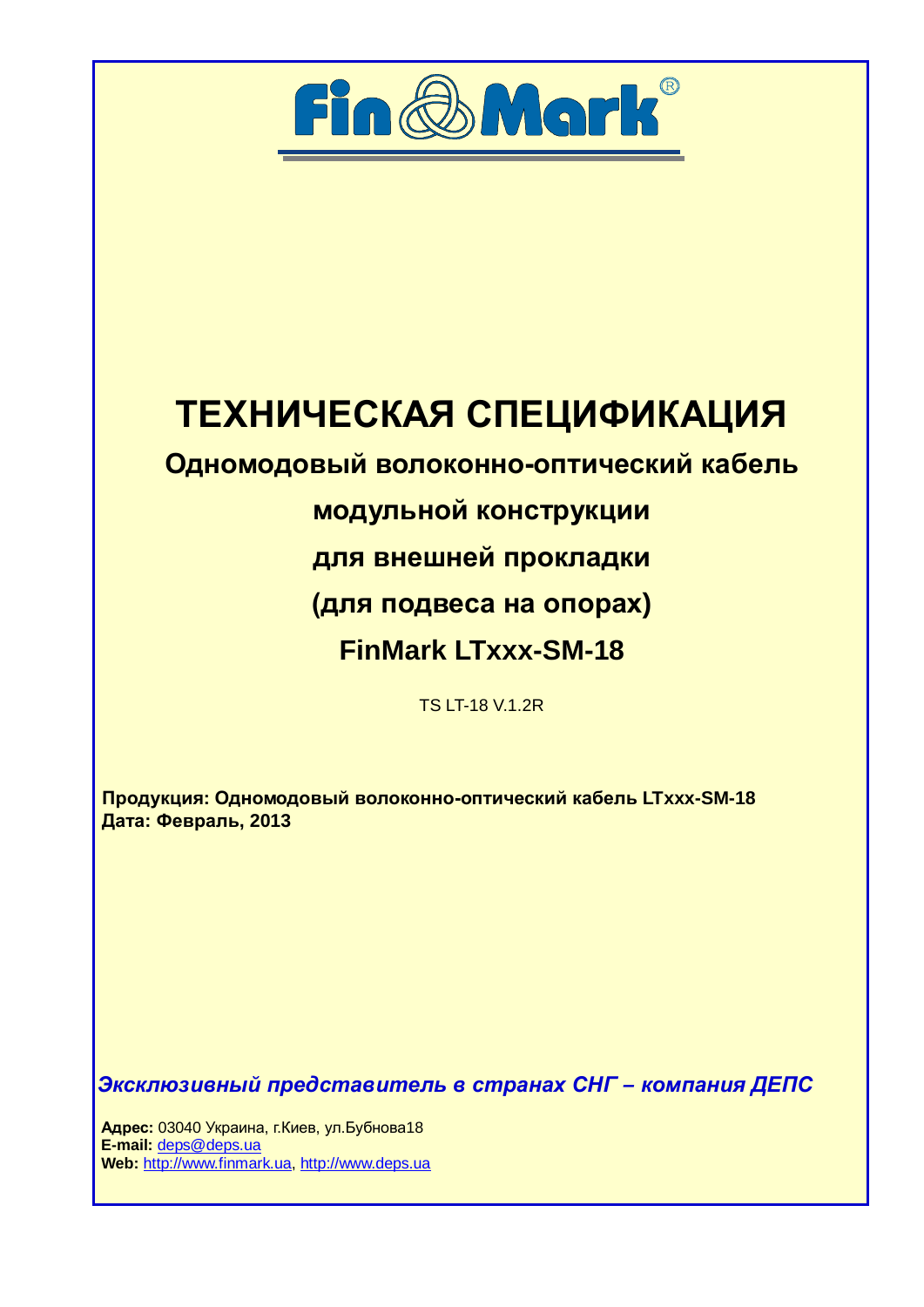



**PARTIES** 

**ɈȾɇɈɆɈȾɈȼɕɃɈɉɌɂɑȿɋɄɂɃɄȺȻȿɅɖȾɅəȼɇȿɒɇȿȽɈɉɊɂɆȿɇȿɇɂə LTxxx-SM-18** 

#### **1. Назначение**

Данный самонесущий оптический кабель предназначен для использования в телекоммуникационных сетях для подвеса на опорах. Кроме того такой кабель может использоваться для организации воздушных вводов в здания.

#### $2.$  Конструкция кабеля

2.1 Сечение кабеля



2.2 Краткое описание конструкции

Кабель модульной конструкции. От 2 до 144 оптических волокон расположены в модульных трубках (до 12 волокон в каждой), заполненных гидрофобным гелем. Модули скручены вокруг металлического центрального силового элемента. В межмодульном пространстве находятся несколько водоблокирующих волокон. Поверх модульных трубок сердечника наложена водоблокирующая лента и полиэтиленовая наружная оболочка. В качестве несущего элемента используется оцинкованный стальной трос.

## 3. Технические характеристики кабеля

#### 3.1 Маркировка

| <b>FinMark LTXXX-SM-18</b> | xxxxm                                           |  |  |  |
|----------------------------|-------------------------------------------------|--|--|--|
|                            | : Условное обозначение оптического кабеля связи |  |  |  |
| <b>FinMark</b>             | : Торговая марка                                |  |  |  |
| <b>LTXXX-SM-18</b>         | : Марка кабеля (xxx - количество волокон)       |  |  |  |
| <b>XXXXm</b>               | : Метровая метка                                |  |  |  |

<sup>\*</sup>Маркировочные метки наносятся с интервалом 1 метр

3.2 Оба конца кабеля заделаны пластиковыми термоусаженными колпачками во избежание попадания влаги в сердечник.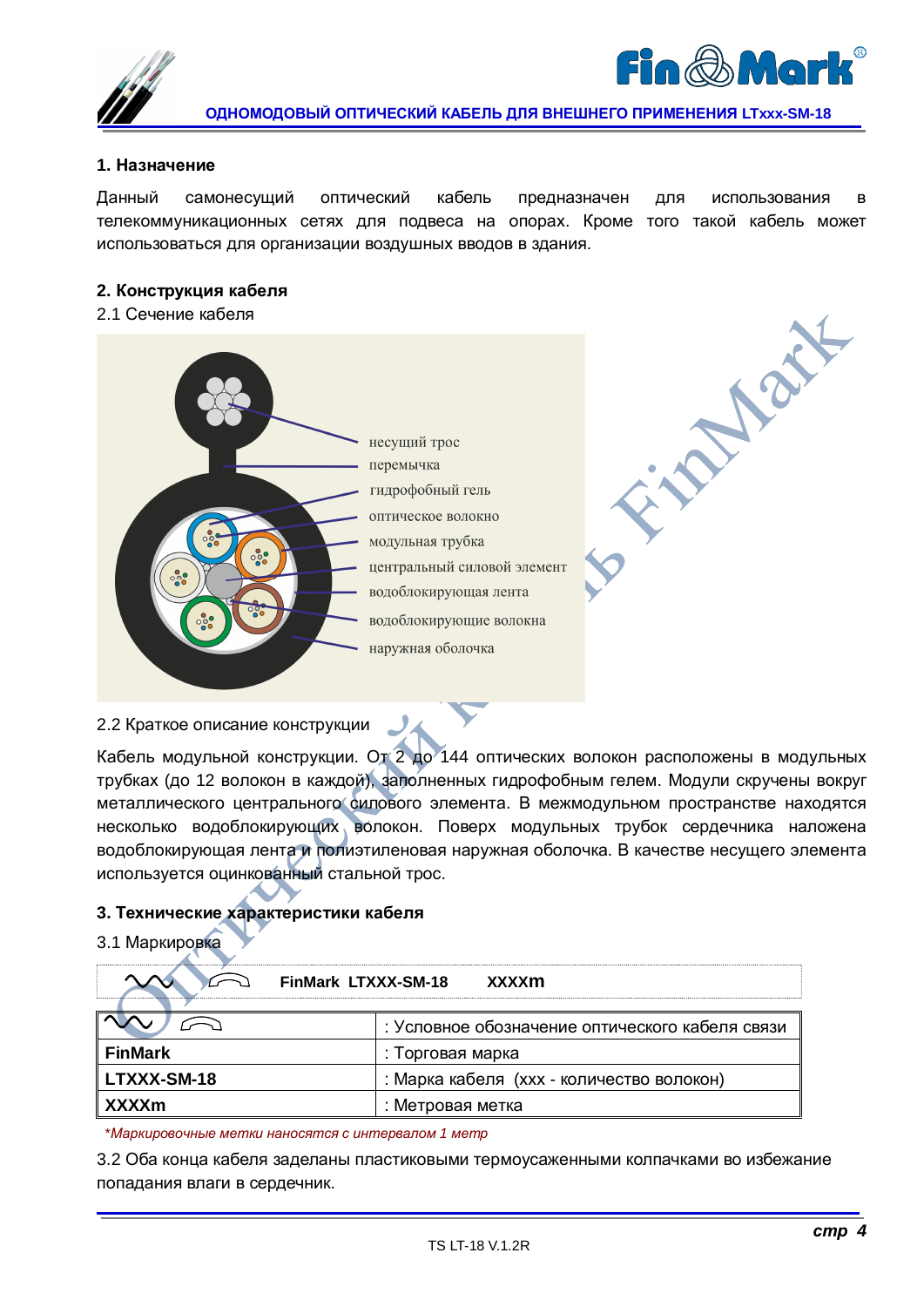



### 3.3 Цветовая кодировка волокон

| No.  |         |           |         |            |         |           |
|------|---------|-----------|---------|------------|---------|-----------|
| Цвет | Синий   | Оранжевый | Зеленый | Коричневый | Серый   | Белый     |
| No.  |         |           |         |            |         |           |
| Цвет | Красный | Черный    | Желтый  | Пурпурный  | Розовый | Бирюзовый |

# 3.4 Цветовая кодировка модулей

| No.  |         |           |         |                    |         | 6         |
|------|---------|-----------|---------|--------------------|---------|-----------|
| Цвет | Синий   | Оранжевый | Зеленый | <u>Коричневый:</u> | Серый   | Белый     |
| No.  |         |           |         |                    |         | 12        |
| Цвет | Красный | Черный    | Желтый  | Пурпурный          | Розовый | Бирюзовый |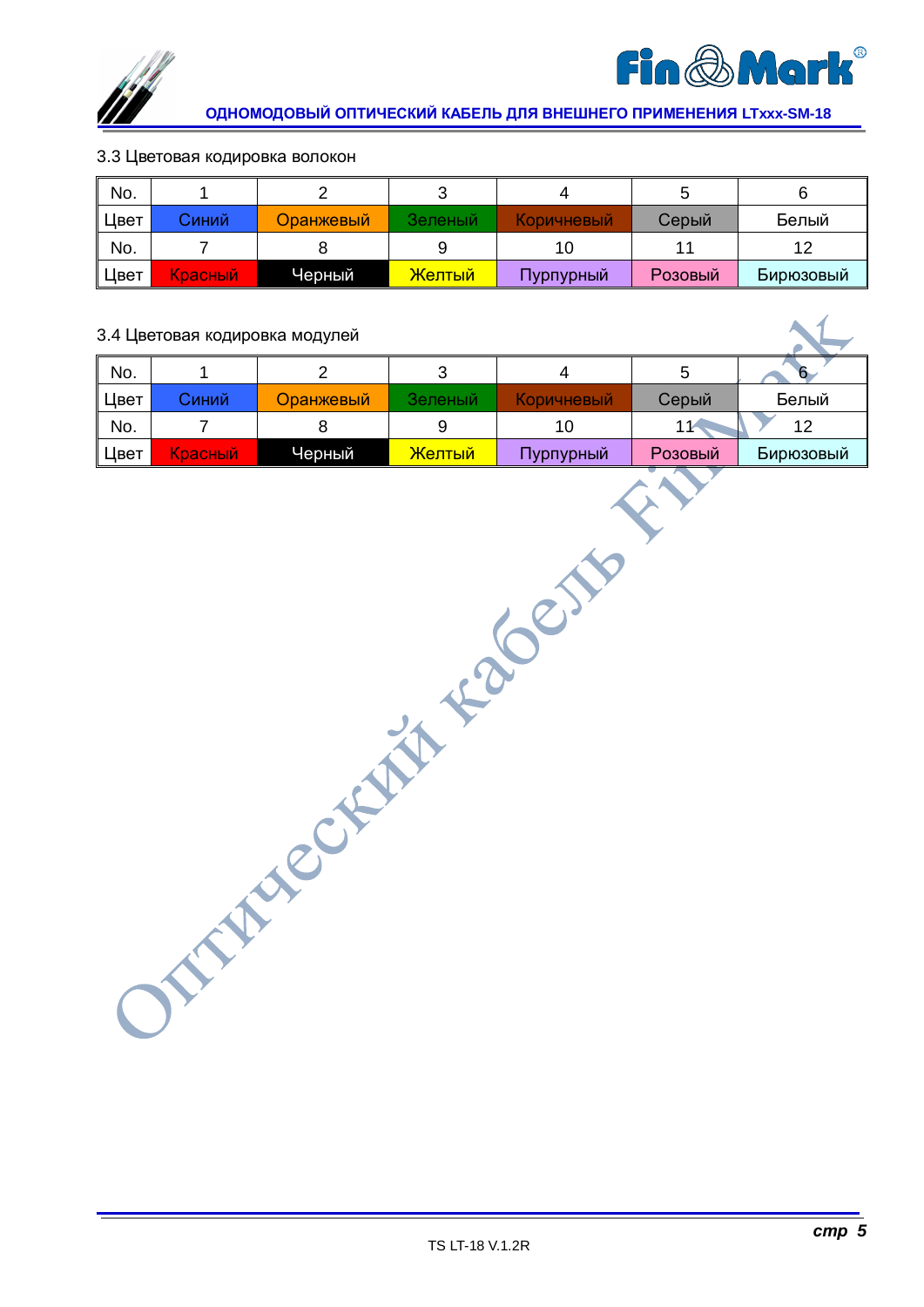# 3.5 Конструктивные параметры кабеля

| Параметры                 |                      | Ед.измер.<br>Значения |                                                                              |                       |           |                              |           |           |           |
|---------------------------|----------------------|-----------------------|------------------------------------------------------------------------------|-----------------------|-----------|------------------------------|-----------|-----------|-----------|
| Оптические                | Тип                  |                       |                                                                              |                       |           | G.652D                       |           |           |           |
| волокна                   | Количество           |                       | $2 - 30$                                                                     | 32-36                 | 38-60     | 62-72                        | 74-96     | 98-120    | 122-144   |
| Модульная                 | Материал             |                       |                                                                              | Полибутилентерефталат |           |                              |           |           |           |
| трубка                    | Количество           |                       | 5                                                                            | 6                     | 5         | 6                            | 7/8       | 9/10      | 11/12     |
|                           | Волокон<br>на трубку |                       |                                                                              | до 6                  |           |                              | до 12     |           |           |
| Гидрофобный               | Материал             |                       |                                                                              |                       |           |                              |           |           |           |
| гель                      |                      |                       |                                                                              |                       |           | Тиксотропный гель            |           |           |           |
| Центральный               | Материал             |                       | Стальная проволока (фосфатированная)<br>Стальная проволока (фосфатированная) |                       |           |                              |           |           |           |
| силовой                   |                      |                       | в полиэтиленовой оболочке                                                    |                       |           |                              |           |           |           |
| элемент                   |                      |                       |                                                                              |                       |           |                              |           |           |           |
| Несущий                   | Материал             |                       | Стальной оцинкованный трос                                                   |                       |           |                              |           |           |           |
| элемент                   | Диаметр              | MМ                    | 3.6(7x1.2)                                                                   |                       |           |                              |           |           |           |
| Наружная                  | Материал             |                       |                                                                              |                       |           | Полиэтилен высокой плотности |           |           |           |
| оболочка                  | Толщина              | <b>MM</b>             |                                                                              |                       |           | 2.0                          |           |           |           |
| Наружный размер кабеля*   |                      | MМ                    | 9.9x19.0                                                                     | 10.2x19.4             | 11.0x20.2 | 11.7x20.9                    | 12.5x21.7 | 14.1x23.3 | 15.7x24.9 |
| Погонный вес кабеля       |                      | кг/км                 | 173                                                                          | 188                   | 195       | 223                          | 240       | 263       | 300       |
| Допустимое растягивающее  |                      |                       |                                                                              |                       |           |                              |           |           |           |
| усилие (краткосрочное)    |                      | H                     | 6000                                                                         |                       |           |                              |           |           |           |
| Допустимое раздавливающее |                      | Н/100мм               |                                                                              |                       |           | 1000                         |           |           |           |
| усилие (краткосрочное)    |                      |                       |                                                                              |                       |           |                              |           |           |           |
| Минимальный               | Краткосрочн.         | Диаметров             | 20                                                                           |                       |           |                              |           |           |           |
| радиус изгиба             | Долгосрочн.          | кабеля                |                                                                              |                       |           | 10                           |           |           |           |

**\* Примечание:** допустимое отклонение размеров составляет ±0.2мм.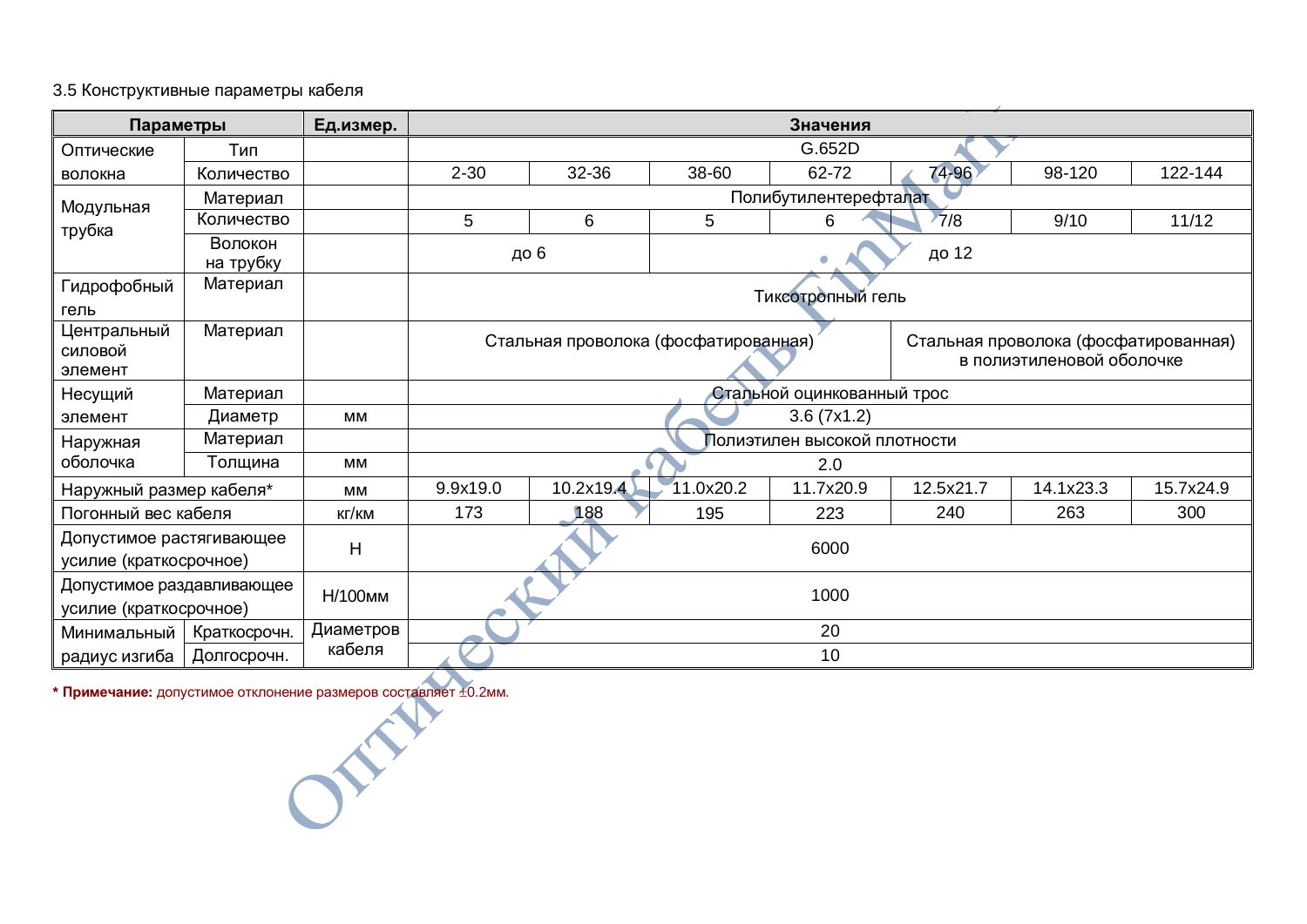

## **4. Характеристики волокна**

Характеристики одномодового оптического волокна (Рекомендация МСЭ-Т G.652.D)

| Параметры                              | Значения                              |  |
|----------------------------------------|---------------------------------------|--|
| Тип волокна                            | Одномодовое                           |  |
| Материал волокна                       | Оксид кремния, легированный добавками |  |
| Коэффициент затухания                  |                                       |  |
| @ 1310 нм                              | $\leq$ 0.36 дБ/км                     |  |
| @ 1383 нм                              | $\leq$ 0.34 дБ/км                     |  |
| @ 1550 нм                              | $\leq$ 0.22 дБ/км                     |  |
| @ 1625 нм                              | $\leq$ 0.30 дБ/км                     |  |
| Всплески затухания                     | $\leq 0.05$ дБ                        |  |
| Длина волны отсечки                    | $\leq$ 1260 HM                        |  |
| Длина волны нулевой дисперсии          | 1300 ~ 1324 нм                        |  |
| Наклон нулевой дисперсии               | $\leq$ 0.092 пс/(нм <sup>2</sup> ·км) |  |
| Хроматическая дисперсия                |                                       |  |
| @ 1310 нм                              | $\leq$ 3.5 пс/(нм $\cdot$ км)         |  |
| @ 1550 нм                              | ≤18 пс/(нм км)                        |  |
| @ 1625 нм                              | $\leq$ 22 nc/(HM·KM)                  |  |
| Поляризационно-модовая дисперсия       | $\leq$ 0.1 nc/km <sup>1/2</sup>       |  |
| PMD <sub>Q</sub> (среднеквадратичная)  |                                       |  |
| Потери на макроизгибах                 |                                       |  |
| 100 витков Ø 60 мм @ 1550 нм 1≤0.05 дБ |                                       |  |
| Диаметр модового поля                  |                                       |  |
| @ 1310 нм                              | $9.2 \pm 0.4$ мкм                     |  |
| @ 1550 нм                              | $10.4 \pm 0.8$ мкм                    |  |
| Эксцентриситет                         |                                       |  |
| сердцевины/ оболочки                   | $\leq 0.6$ мкм                        |  |
| Диаметр оболочки                       | $125.0 \pm 0.7$ мкм                   |  |
| Некруглость оболочки                   | ≤1.0%                                 |  |
| Диаметр первичного покрытия            | $245 \pm 10$ мкм                      |  |
| Механическая прочность                 | 100 kpsi (=0.69 ГПа), 1%              |  |

## 5. Климатические характеристики оптического кабеля

# 5.1 Температурный диапазон

| " Допустимые температуры работы <sup>"</sup> | $-40^{\circ}$ C ~ +60 $^{\circ}$ C      |
|----------------------------------------------|-----------------------------------------|
| ∥ Допустимые температуры хранения ∣          | 』-50°C ~+70°C                           |
| Допустимые температуры прокладки             | $-20^{\circ}$ C $\sim$ +50 $^{\circ}$ C |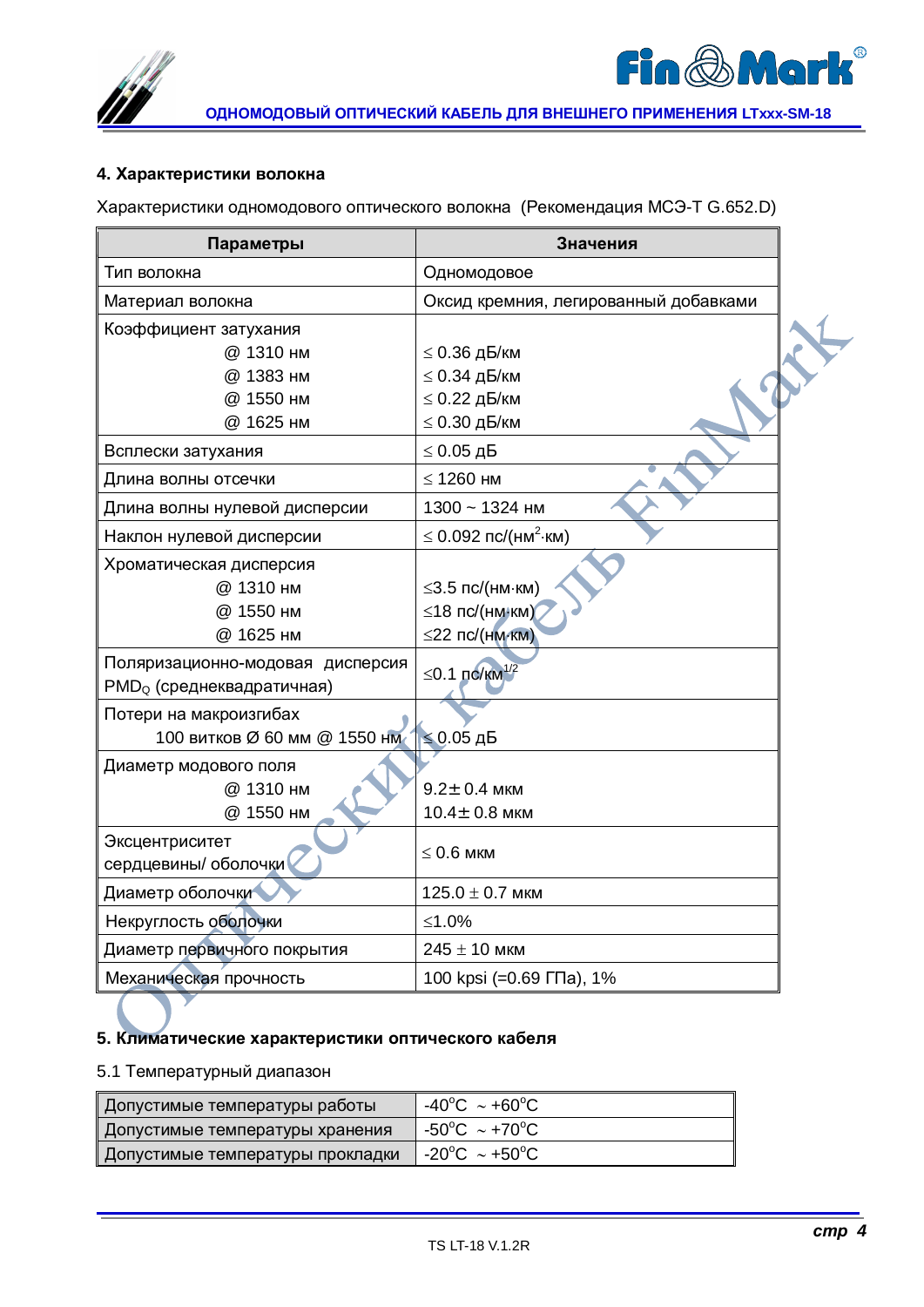



| 5.2 Испытания механических, климатических и электрических параметров кабеля |  |
|-----------------------------------------------------------------------------|--|
|                                                                             |  |

| <b>No</b>      | Тип испытания       | Метод испытания        | Требования                                                |
|----------------|---------------------|------------------------|-----------------------------------------------------------|
| 1              | Растягивание        | IEC 794-1-E1           | - Нет изменения                                           |
|                |                     |                        | коэффициента затухания;                                   |
|                |                     |                        | - Нет повреждения волокон                                 |
|                |                     |                        | или оболочки кабеля                                       |
| $\overline{2}$ | Раздавливание       | IEC 60794-1-E3         | - Нет изменения                                           |
|                |                     |                        | коэффициента затухания;                                   |
|                |                     |                        | - Нет повреждения волокон                                 |
|                |                     |                        | или оболочки кабеля                                       |
| 3              | Удар                | IEC 60794-1-E4         | - Нет изменения                                           |
|                |                     |                        | коэффициента затухания;                                   |
|                |                     |                        | - Нет повреждения волокон                                 |
|                |                     |                        | или оболочки кабеля                                       |
| 4              | Повторяющийся изгиб | IEC 60794-1-E6         | - Нет изменения                                           |
|                |                     |                        | коэффициента затухания;                                   |
|                |                     |                        | Нет повреждения волокон                                   |
|                |                     |                        | или оболочки кабеля                                       |
| 5              | Кручение            | IEC 60794-1-E7         | - Нет изменения                                           |
|                |                     |                        | коэффициента затухания;                                   |
|                |                     |                        | - Нет повреждения волокон                                 |
|                |                     |                        | или оболочки кабеля                                       |
| 6              | Продольная          | IEC 60794-1-F5B        | Вода<br>протекает<br>He<br>$\overline{\phantom{a}}$<br>на |
|                | водонепроницаемость |                        | противополож. конец кабеля                                |
| $\overline{7}$ | Температурные циклы | IEC 60794-1-F1         | - Нет изменения                                           |
|                |                     |                        | коэффициента затухания;                                   |
|                |                     |                        | - Нет повреждения волокон                                 |
|                |                     |                        | или оболочки кабеля                                       |
| 8              | Текучесть           | IEC 60794-1-E14        | - Заполнитель не вытекает                                 |
|                | заполнителя         |                        |                                                           |
| 9              | Высоковольтные      | Национальные стандарты | - Нет электрического пробоя                               |
|                | испытания           |                        |                                                           |

# **6. Номинальный срок службы**

Номинальный срок службы всех оптических кабелей FinMark<sup>®</sup> составляет 25 лет.

# **7. Стандарты**

Одномодовые оптические кабели LTxxx-SM-18 соответствуют требованиям следующих международных стандартов:

IEC 60793-1-1, IEC 60794-1-1, IEC 60794-1-2, IEC 60794-3, IEC 60794-3-20

ITU-T Recommendations G.652, L.26

IEEE 802.3z (Gigabit Ethernet)

Telcordia GR-20-CORE

ANSI/TIA/EIA-472, ANSI/TIA/EIA-492, ANSI/TIA/EIA-598, ANSI/TIA/EIA-640, ANSI/ICEA S-87-640